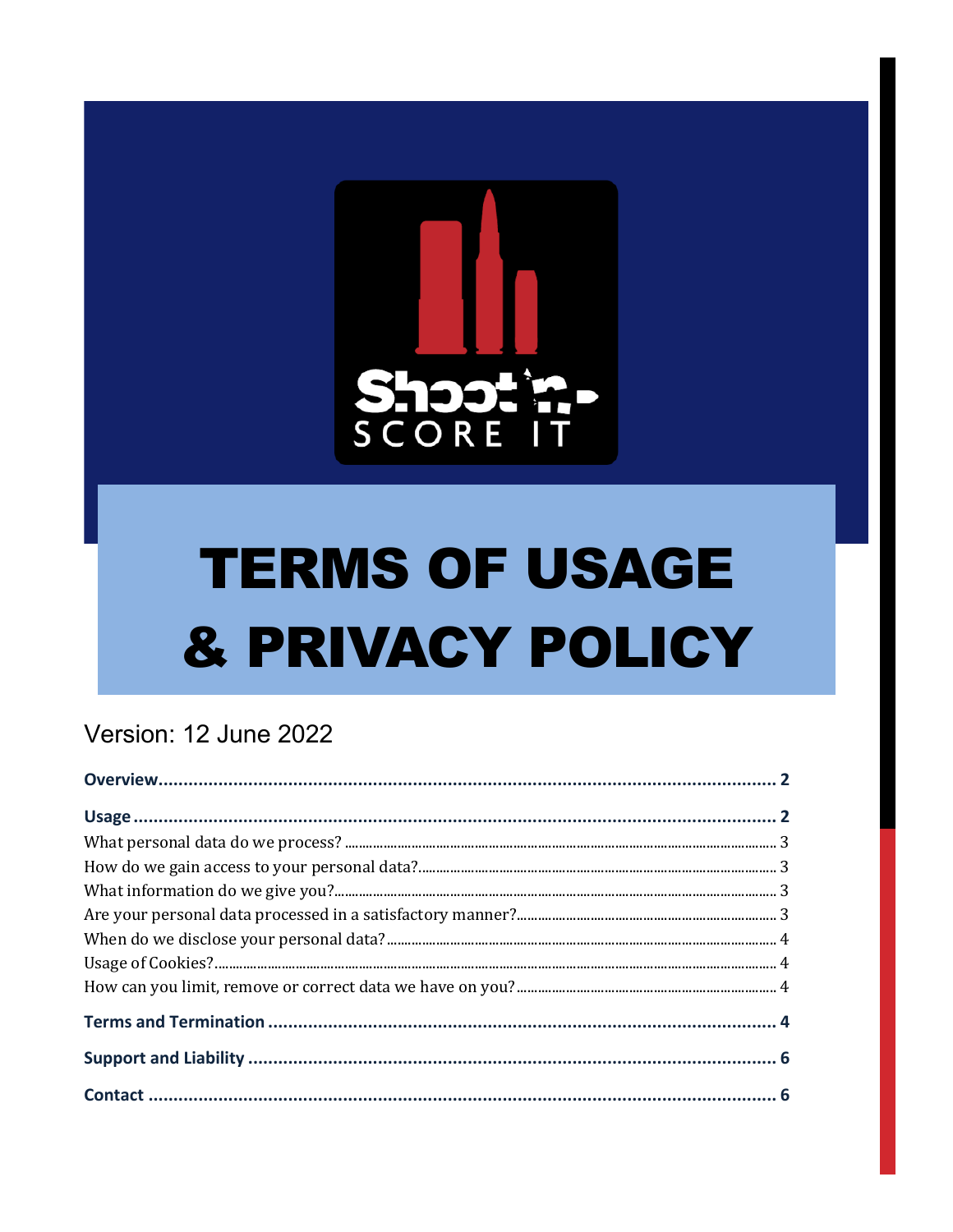## **OVERVIEW**

The following agreement Terms of Use and Privacy is valid between a User of Shoot'n Score It (SSI), and Two Story Software AB, operating and owner of Shoot'n Score It and a Swedish joint stock corporation, with corporate identification number 556749-2763, and jointly referred to as "the Parties". For general usage of SSI (settings, armoury, classified, etc) then SSI is 'Data Controller' towards you as user.

When you as User of SSI is competing in a match or series or is member of a club/organization hosted within SSI – then you do this under a Data Policy Agreement between you as User and the organizers of event/club (and not directly with SSI) as they are 'Data Controllers' towards you.

If you operate and arrange an event (match or series) or organization using SSI, then this is done under a separate Data Processing Agreement between you as organizer and SSI. Here SSI is 'Data Processors' towards you that organize the event/club, and you are then 'Data Controller' towards the User and must follow the Default Data Policy of SSI (see separate agreement).

Personal data refers to any information that relates to an identified or identifiable natural person, whereby an identifiable natural person is a person that can be identified directly or indirectly, in particular with reference to an identifier such as a name, identification number, location or online identifier or one or more factors that are specific to the physical, physiological, genetic, psychological, financial, cultural or social identity of the natural person. For example; name, email, category, classification, license-id, sport-alias, payment and ordering details in relation to a match, series or club.

A personal data breach refers to a security breach that leads to the accidental or unlawful destruction, loss, modification or unauthorised disclosure of or access to the personal data that are transferred, stored or otherwise processed.

Applicable Regulations refer to regulations and practice relating to the General Data Protection Regulation, national legislation supplementary to the General Data Protection Regulation, provisions and opinions of supervisory authorities, including the European Data Protection Board, and the Commission's legal acts concerning personal data.

The purpose of this agreement is to offer a great service and enforce the European Parliament and Council Regulation (EU) 2016/679, hereinafter referred to as the General Data Protection Regulation (GDPR). By enforcing GDPR we also follow CCPA or exceed it; the California Consumer Protection Act.

## USAGE

SSI need you to provide us with name, contact information and sport-alias and more in order to arrange offer pre-sets, and handle your services and more,

We proceed on the basis that we do not process more personal data than that is necessary for the purpose, and always try to use the least sensitive information.

We also need your personal data to provide you with a good service, for example, in terms of marketing, monitoring and information. In addition, we may need your personal data to comply with laws and customer and market analyses.

You have the right to object to our use of your personal data for direct marketing purposes.

SSI Terms of Usage & Privacy Policy 2 2 © Two Story Software AB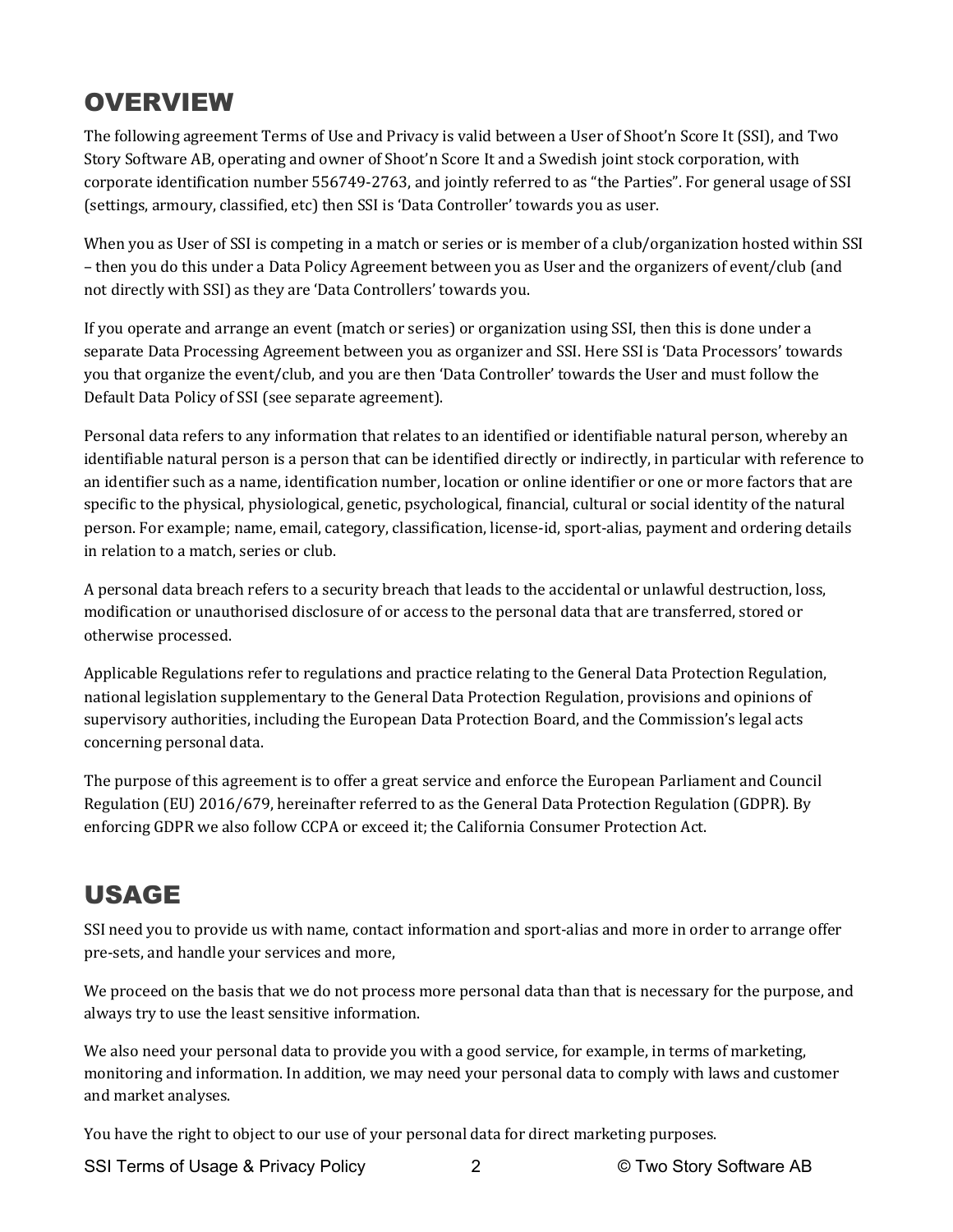We take care of your privacy. You should be able to feel secure when entrusting your personal data to us. For this reason, we have drawn up this policy. It is based on current data protection legislation (GDPR) and clarifies how we work to safeguard your rights and privacy.

#### What personal data do we process?

We only process personal data where necessary to offer a good service to you and follow the law. Examples are given below of the personal data we process:

- Name
- Address
- Email address
- Telephone number,
- Emergency telephone number and/or emergency contact
- Date of birth
- Gender
- User name or Sports alias or license number
- Information that you registered without being requested to do so and which you provide voluntarily
- Armoury details firearm, handloads, training statistics etc.

#### How do we gain access to your personal data?

You typically provide this when registering for an event or a club and perhaps also when ordering items from club or match shop.

You have the right to withdraw your consent at any time for SSI to store your data. In such case, we will no longer process your personal data or obtain new data, provided that this is not necessary for the fulfilment of our obligations in accordance with an agreement or the law. Note that withdrawing your consent means we are unable to fulfil the obligations we have towards you.

When you withdraw your consent (request us to be forgotten) from an event we will anonymize your data but we will NOT remove the scores and points as this will then risk the integrity of results and statistics from an complete event. Yet scores and results will not in any way be associated with you and no personal information or contact details will be available - but it will be shown that somebody competed and this can not be removed.

#### What information do we give you?

When we collect your personal data for the first time, we will inform you how we have obtained your personal data, what we will use them for (but if you register for a match or series, it is very obvious why and how), what rights you have according to the data protection legislation (this document), and how you can safeguard these rights. 

#### Are your personal data processed in a satisfactory manner?

We draw up procedures and methods of working to ensure that your personal data are processed in a secure way. The basic condition is that only employees and other persons within the organization who need the personal data to carry out their work duties have access to them and we will not store information longer then needed. We do not transfer your personal data other than as explicitly stated in this policy.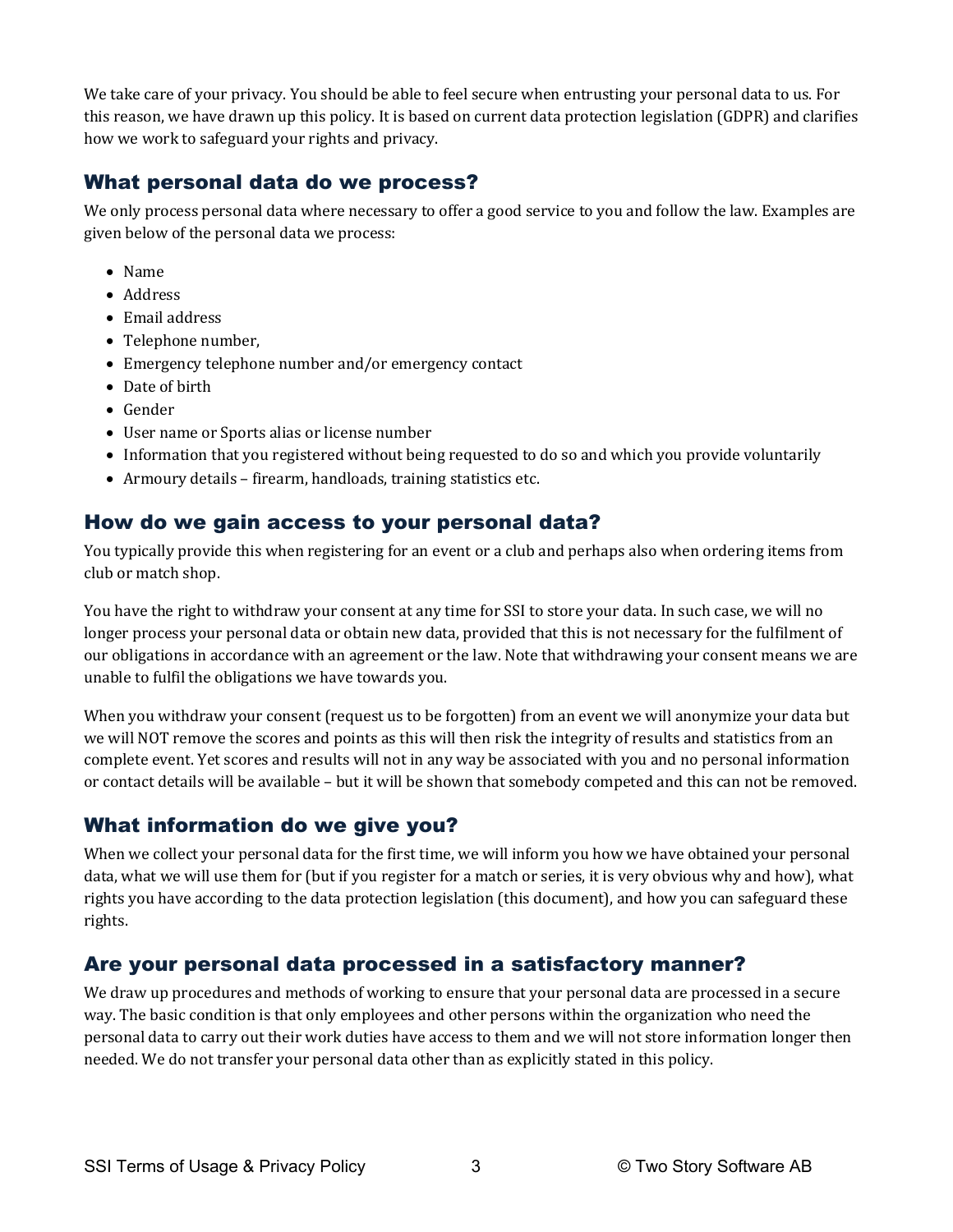#### When do we disclose your personal data?

Our basic principle is that we do not disclose your personal data to third parties if you have not given your consent to this or if it is not necessary for the fulfilment of our obligations in accordance with agreements or the law. For an event or club you can view the visibility settings to whom competitors, members and results are shown. 

Personal data (pages with name, details) will never be indexed by any search engines.

This Agreement in its most recent form will always be easily found on under your setting page on Shoot'n Score It.

#### Usage of Cookies?

SSI will use cookies mainly for handling login and personal settings (language etc.). A cookie is a text file that is sent from a web page to your computer where it is stored either in memory (session cookies) or as a small text file (text-based cookies). Cookies are used to store e.g., login information or your shopping cart when browsing various websites. If your browser is set to not accept cookies, you will not be able to place an order on our site. You can easily change this under settings in your browser. Please note that we do not use cookies to store personal information about you

#### How can you limit, remove or correct data we have on you?

As a summary of your rights, you can always contact us and:

- Get access to the information we store about you
- Get any information that is wrong corrected
- Right to ask us to erase your information and be forgotten
- Right to limit our usage of your personal information
- Right to access to your data in structured format
- Right to contact us on the above if you feel we are not acting in line with intended usage

To request the information, we have about you or to be completely forgotten you can contact us at support@shootnscoreit.com

### TERMS AND TERMINATION

You may discontinue your use of TSSW services at any time, you can do this under your 'settings' page and this means your account will be de-activated by all data kept.

For any Paid services such as premium subscriptions and premium events see the detailed Purchase Terms associate with the service.

The Agreement is valid starting from when you started using Shoot'n Score It until you de-activate your account or requests us to remove it.

You understand that all information, data, text, software, photographs, graphics, video, messages or other materials ("Content") are the sole responsibility of the person from which such Content originated. SSI reserves

SSI Terms of Usage & Privacy Policy  $\begin{array}{ccc} 4 & 4 & \heartsuit & \text{Two Story Software AB}\end{array}$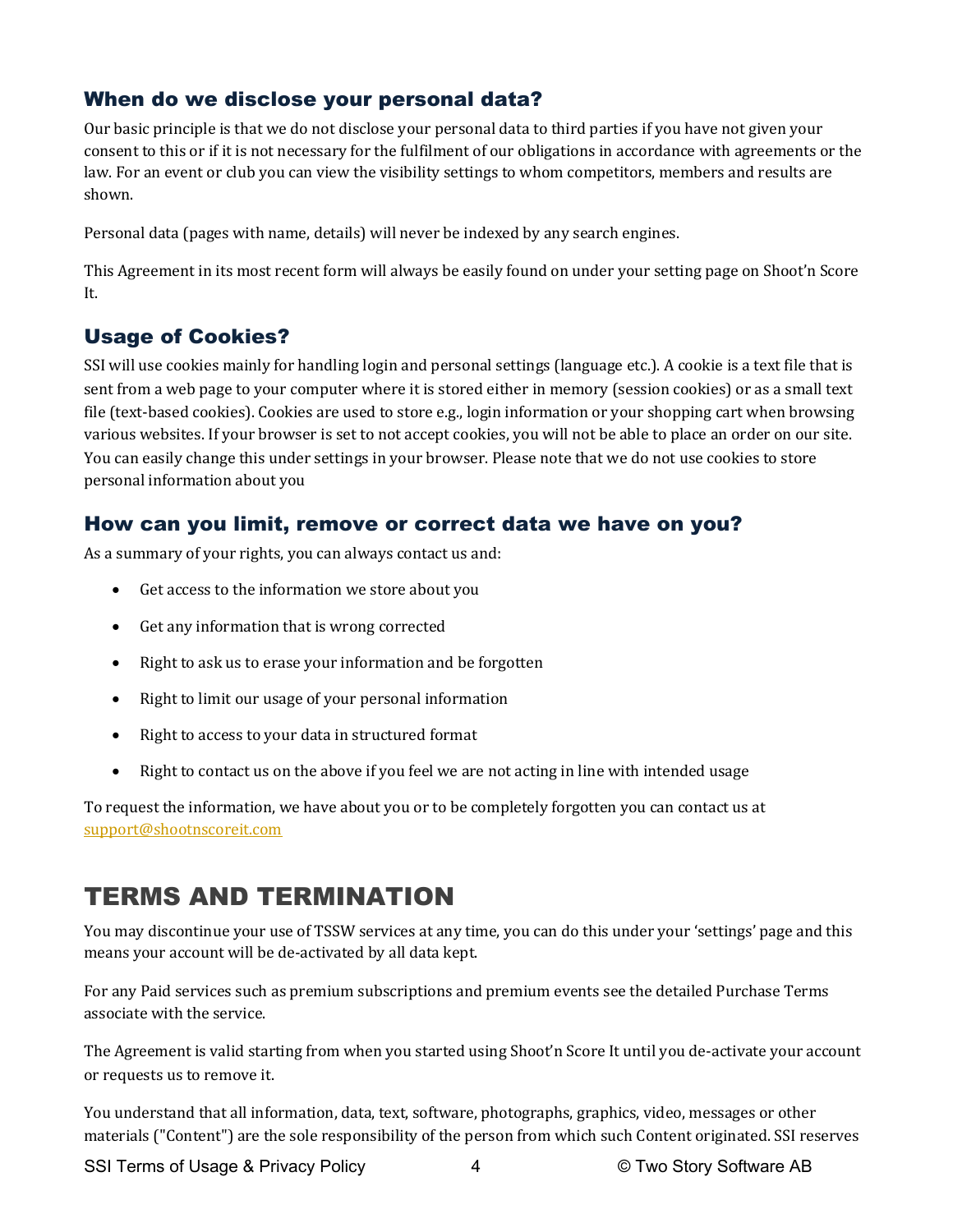the right, but shall have no obligation, to pre-screen, flag, filter, refuse, modify or move any Content available via SSI services. 

You agree that you are responsible for your own conduct and any Content that you create, transmit or display while using SSI services and for any consequences thereof.

You agree to use SSI services only for purposes that are legal, proper and in accordance with the Terms and any applicable policies or guidelines.

You agree that; you will not engage in any activity that interferes with or disrupts SSI services or servers or networks connected to SSI services, is illegal under any applicable law, and to report any activity or Content that may violate the Terms.

If you are using a SSI service within your role as employee, contractor or similar of a company or member of any other form of organization then you agree to comply with this company's or organization's data usage and privacy policies when using this SSI service.

You expressly understand and agree that:

1. Your use of SSI is at your sole risk. TSSW services are provided on an "as is" and "as available" basis.

2. SSI will use best effort but will not fully warrant that (i) SSI services will meet your requirements, (ii) SSI services will be uninterrupted, timely, secure, or error-free, (iii) the results that may be obtained from the use of SSI services will be accurate or reliable, (iv) the quality of any products, services, information, or other material purchased or obtained by you through SSI services will meet your expectations, and (v) any errors in the software will be corrected.

3. Any material downloaded or otherwise obtained through the use of SSI services is done at your own discretion and risk and that you will be solely responsible for any damage to your computer system or other device or loss of data that results from the download of any such material.

4. No advice or information, whether oral or written, obtained by you from TSSW or through or from TSSW services shall create any warranty not expressly stated in the terms.

5. You or a third party licensee, as appropriate, retain all patent, trademark and copyright to any content you submit, post or display on or through SSI services and you are responsible for protecting those rights, as appropriate. By submitting, posting or displaying Content on or through SSI services you grant SSI a worldwide, non-exclusive, sub-licensable, royalty-free license to reproduce, adapt, modify, publish and distribute such Content.

SSI claims no ownership or control over any Content submitted, posted or displayed by you on or through SSI services. 

SSI furthermore reserves the right to refuse to accept, post, display or transmit any Content in its sole discretion. You represent and warrant that you have all the rights, power, and authority necessary to grant the rights granted herein to any Content submitted.

If SSI finds you are in breach of this agreement SSI can at any time cancel this contract and discontinue your services and usage of SSI.